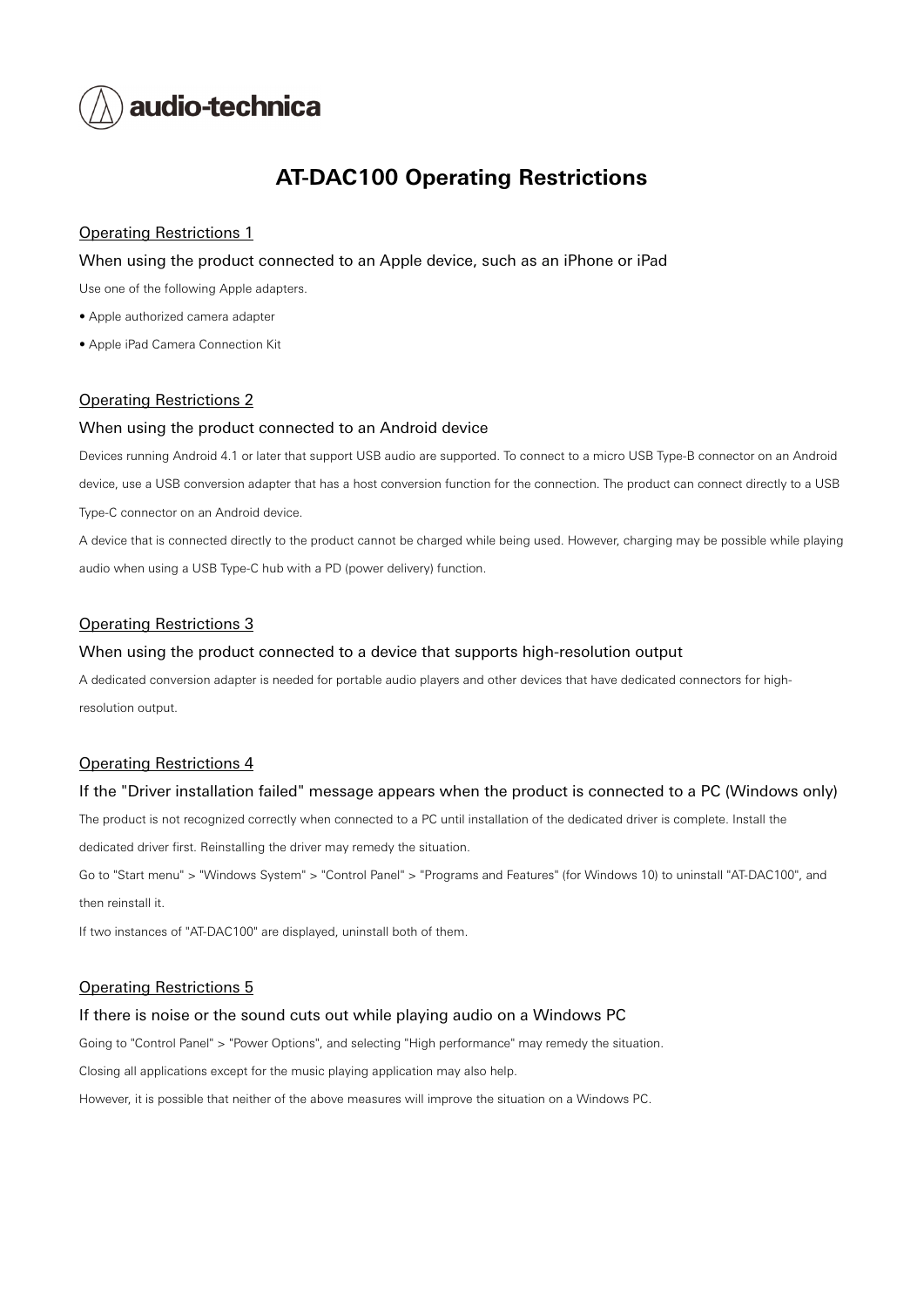# Operating Restrictions 6

## If audio is played as PCM when it should be played as DSD512 on a Windows PC

DSD512 format is played at PCM 768 kHz or PCM 705.6 kHz, when being played in DoP mode on some music playing applications. If this happens, select ASIO mode and play the music in native mode.

## Operating Restrictions 7

#### If there is noise or the sound cuts out while playing audio on an Android device

Limitations of Android devices, such as CPU speed and memory, may cause noise or the sound to cut out. If this happens, use the sampling rate restriction function of the music playing application. Alternatively, adjusting the buffer size in the settings of the music playing application may remedy the situation.

#### Operating Restrictions 8

#### When audio plays from only one side immediately after connecting the product to an Android device

If the volume of the music playing application is set low, the audio may play from only one side immediately after connecting. Turn the volume of the music playing application all the way up to remedy the situation.

## Operating Restrictions 9

#### If audio does not play when the product is connected to an Android device

Some music playing applications use a specialized driver to play music. To use the product, follow the on-screen instructions that appear when you connect the USB cable.

If audio stops playing while you are using the product and switching between multiple music playing applications, then the drivers may have not switched. If this happens, unplug the USB cable for about 3 seconds, and then plug it back in and try operating the application again.

#### Operating Restrictions 10

#### If noise occurs when playing PCM format after playing DSD format

When a PCM format is played after playing a DSD format music file, the product's sampling frequency/DSD indicator may not display correctly and noise may occur, depending on the type of music playing application in the Android device. If this happens, setting "Clear USB frequency after playing: ON" in the music playing application may remedy the situation. Alternatively, in some cases, the noise may be being generated by the portable audio player. If this is the case, change DSD to PCM on

the portable audio player, and then try again.

#### Operating Restrictions 11

## If the first parts of songs are cut off

The first parts of songs may be cut off if a different audio format or different sampling frequency is used to play music on the connected portable audio player.